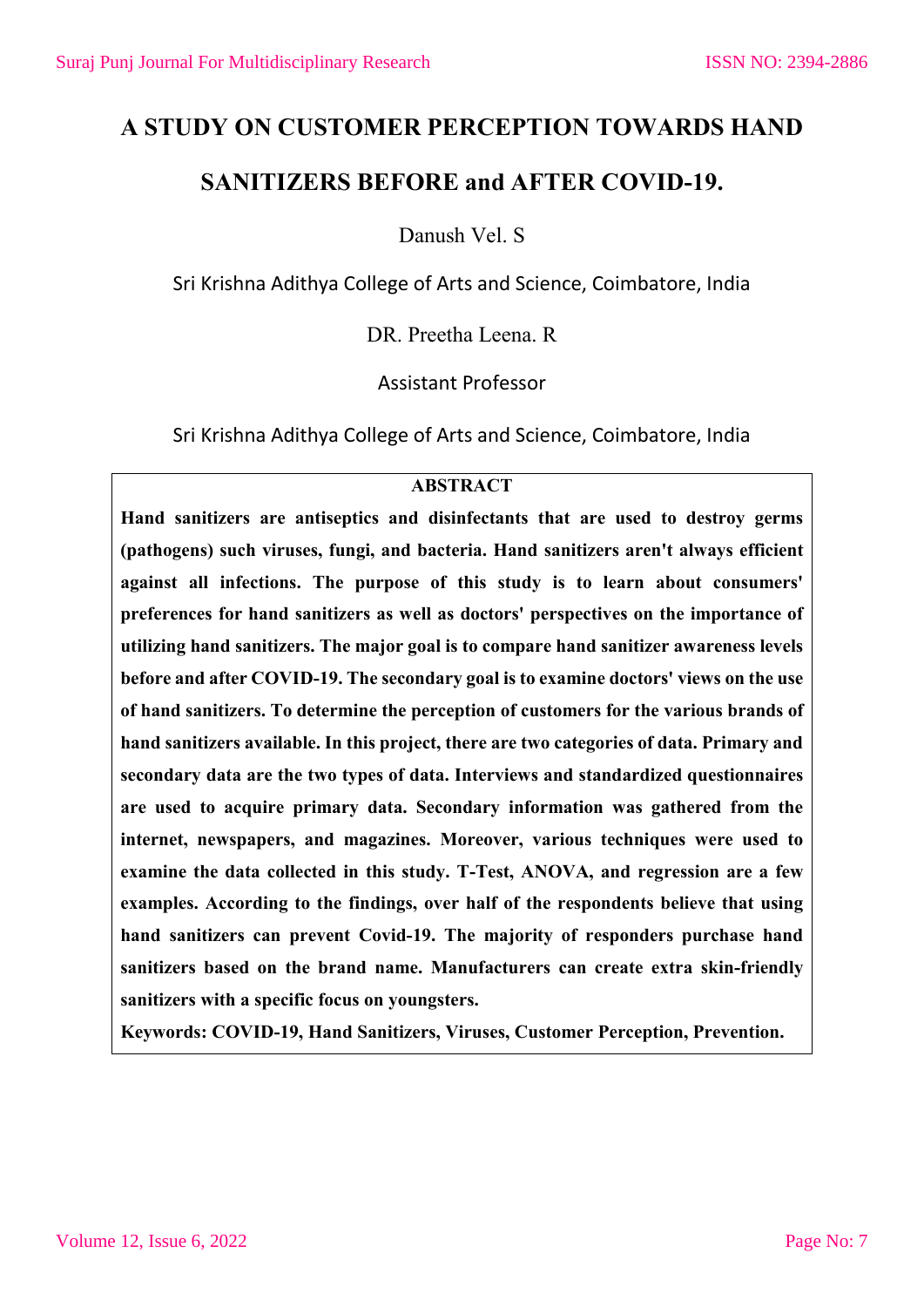## **INTRODUCTION**

Isopropyl alcohol, ethanol, or propanol are commonly used in alcohol-based hand sanitizers. Non-alcohol-based sanitizers are also available; however, in occupational contexts (such as hospitals), the alcohol versions are preferred due to their high level of bacterial elimination efficacy. Hand sanitizers aren't effective against all bacteria. They are ineffective in killing bacterial spores, and they are resistant to parasites and viruses. When hand sanitizers are used on skin that has been contaminated with non-harmful substances such as grease, they are less effective. Many toxic substances, such as paint, insecticides, and chemical fertilizers like phosphates, are also ineffectively removed by them.

#### **STEPS TO USE SANITIZERS:**

When using an alcohol-based hand sanitizer, the CENTERS FOR DISEASE CONTROL AND PREVENTION (CDC) recommends the following steps:

- 1. Rub your hands together after applying the product to the palm of one hand.
- 2. Rub the product all over your hands and fingers until they are completely dry.
- 3. Hand sanitizer should never be used near a flame, a gas burner, or any other burning item.

## **STATEMENT OF THE PROBLEM:**

After the widespread of Covid-19 almost the whole world came to know about the importance ofusing hand sanitizers in day-to-day life. But, in 2022, after the final wave of Covid-19 people are using hand sanitizers less when compared to the first and second waves of Covid-19 spread. So, this research is to find out the users' preferences towards hand sanitizers and doctor'sopinions about the significance of using hand sanitizers.

#### **OBJECTIVES OF THE STUDY**

 $\triangleright$  To learn more about the demographics of consumers that use hand sanitizers following COVID-19.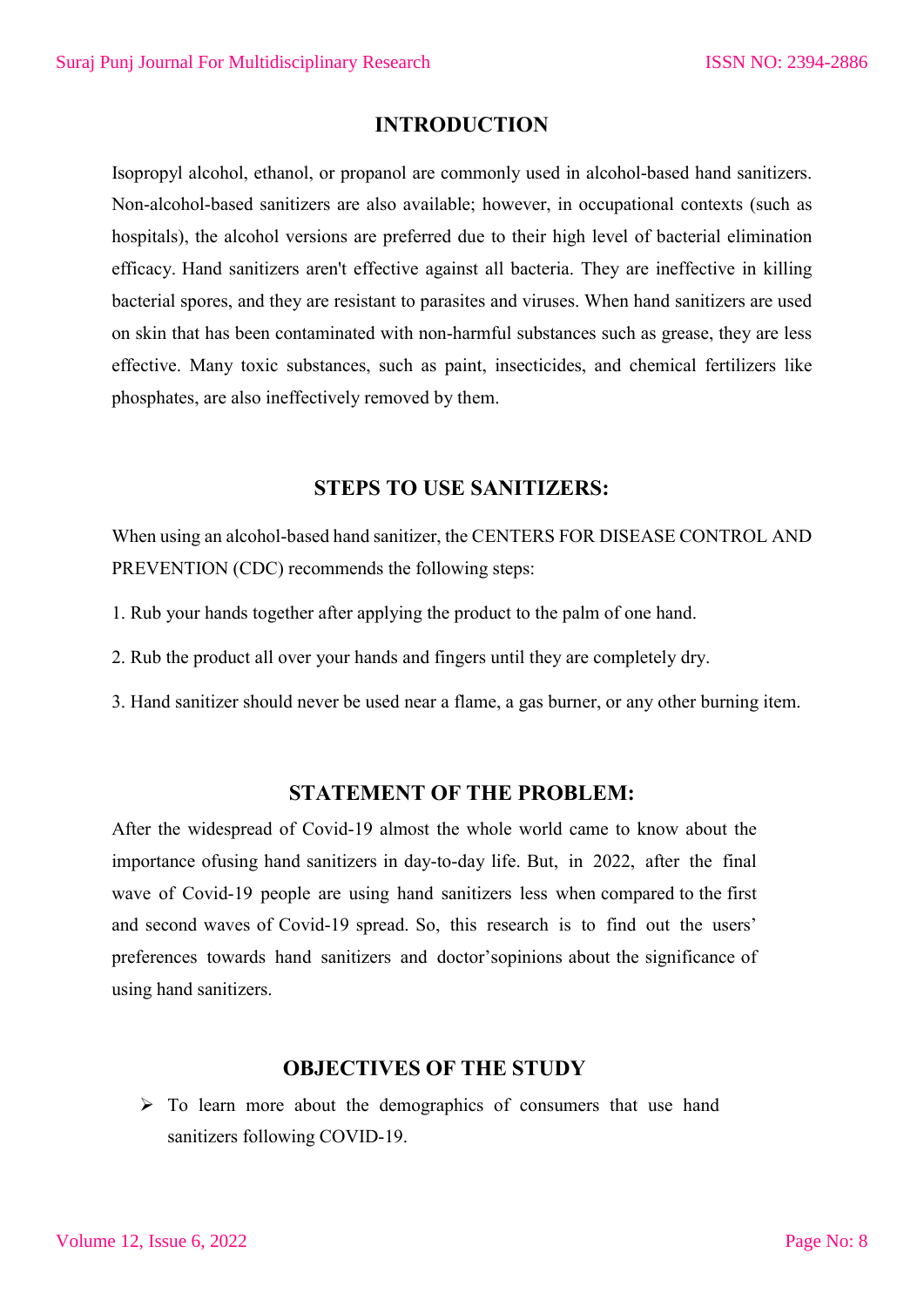- $\triangleright$  To compare the awareness level of hand sanitizers before andafter COVID-19
- $\triangleright$  To recognize the benefits and misconceptions about the use of hand sanitizers.
- $\triangleright$  To analyze the doctor's opinions toward the use of hand sanitizers.
- $\triangleright$  To identify the customer's preference towards the various brands of hand sanitizers available.

### **REVIEW OF LITERATURE**

- **FORTUNE BUSINESS INSIGHTS (2019),** Several industry actors are growing their manufacturing capacity and upgrading their supply networks to meet the rising demand for the commodities.
- **SAKSHI POST (2020),** Panic purchasing resulted in overconsumption of hand sanitizers, resulting in a large disparity between demand and supply, which allowed several businesses to profit from the booming hand sanitizer industry.
- **TechSci Research report (2020),** an increase in consumer demand for hand sanitizers and other hand hygiene products, mostly to avoid the spread of infectious diseases, which have been on the rise during the last few years.
- **Lachenmeier (2008),** Ethanol is widely used as a disinfectant and consumed orally as alcoholic drink. Its capacity to generate skin cancer via skin absorption and carcinogenicity are still unknown due to a lack of recent investigations.
- **Ellis-Caleo and Burstein (2017),** A modest amount of systemic toxicity has been associated to ingestion or skin contact with an ethanol-based hand sanitizer**.** It's hard to say how dangerous an ethanol-based hand massage is because everyone's sensitivities and tolerance levels to ethanol differ.
- **World Health Organization (WHO) (2020),** These hand sanitizers can be detrimental to human health and the environment if they are used inappropriately. When released via evaporation, these compounds have a recognized harmful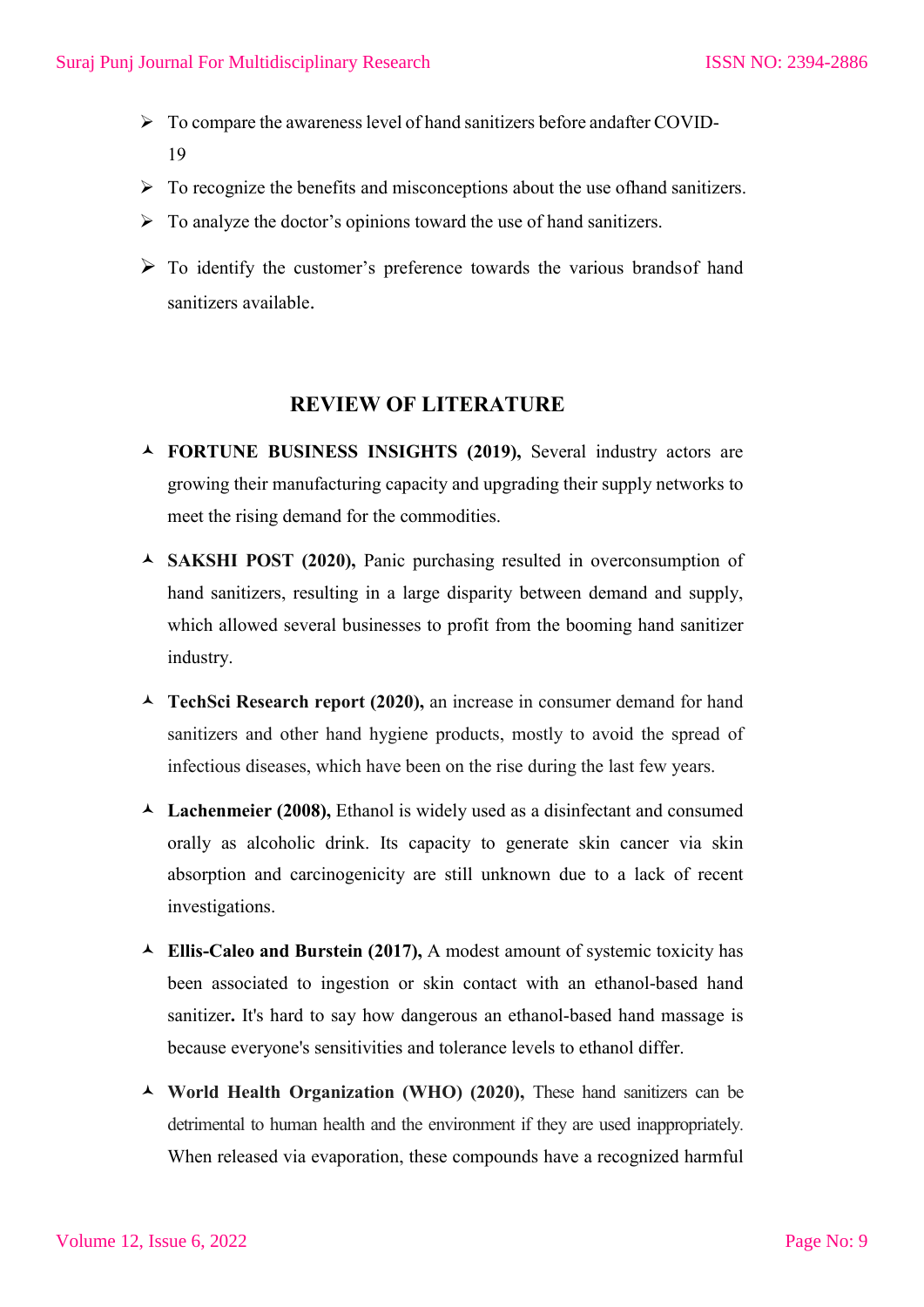and detrimental influence on the environment.

- **Pallavi Singh (2020),** The best way to deal with the COVID-19 danger is to wash our hands thoroughly. Using a hand sanitizer is not as effective as washing hands under running water to prevent the spread of illnesses.
- **Dr. Ashima Sharma (2022),** While some people have drank it straight, others have combined it with alcohol. Because the usage of hand sanitizers has expanded dramatically during the epidemic, it is simple for them to do so.

#### **RESEARCH METHODOLOGY**

A researcher's research technique defines how they propose to perform their study. A method is a way for a researcher to approach a study to obtain reliable, valid results that fit the researcher's aims and objectives. It explains what data they'll collect, where they'll acquire it, and how they'll collect and analyse it. A descriptive research design is used in this study. The sampling units were chosen using convenience sampling procedures. The study was carried out among the people of Coimbatore, Pollachi, and Karur. The study is limited to 116 consumers and has not included the entire population of the Coimbatore district. This study employs both primary and secondary data. During the interview, a self-administered questionnaire was used to collect primary data. Secondary information was acquired from a variety of web resources. The current survey was conducted among residents of Coimbatore, Pollachi, and Karur. Ttest, One-way ANOVA, Regression, and Frequencies are the data analysis methods utilized in the study (Measures of central tendency - Mean, Median, and Mode).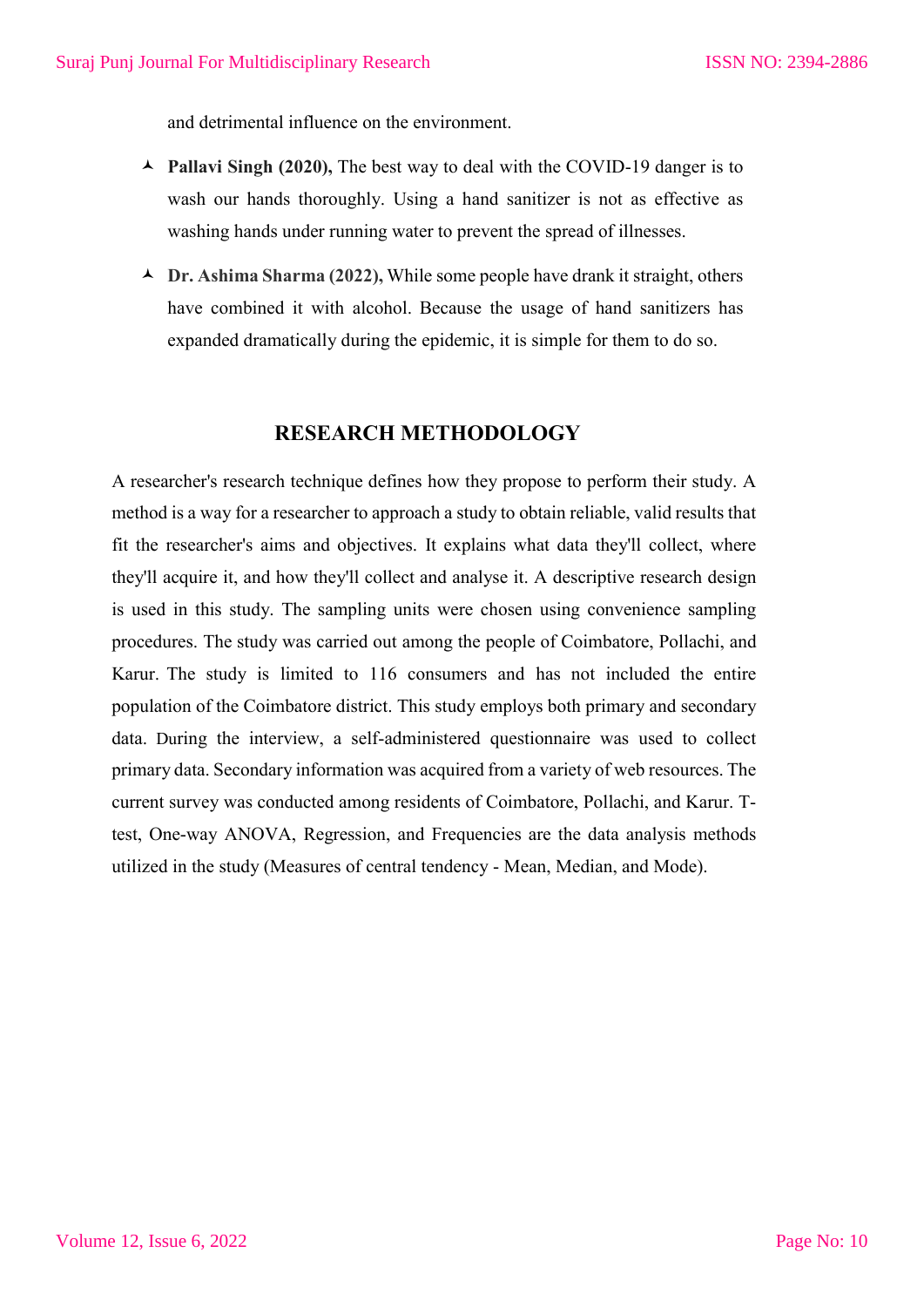## **ANALYSIS AND INTERPRETATION**

## **FREQUENCIES**

|   |         | Age            | of Gender      | of Income      | of Profession  | Have you used<br>sanitizers<br>hand<br>before COVID-<br>of 19? |
|---|---------|----------------|----------------|----------------|----------------|----------------------------------------------------------------|
|   |         | respondents    | respondents    | respondents    | respondents    |                                                                |
| N | Valid   | 116            | 116            | 116            | 116            | 116                                                            |
|   | Missing |                | $\Omega$       | 0              | $\overline{0}$ | $\theta$                                                       |
|   | Mean    | 2.49           | 1.58           | 2.41           | 1.16           | 1.41                                                           |
|   | Median  | 2.00           | 2.00           | 2.00           | 1.00           | 1.00                                                           |
|   | Mode    | $\overline{2}$ | $\overline{2}$ | $\overline{2}$ |                | $\mathbf{1}$                                                   |

### **INTERPRETATION**

- According to the frequency table given above, the mean of the age is 2.49, gender is 1.58, income level is 2.41, the profession is 1.16, and usage of sanitizers before Covid-19 is 3.37.
- According to the table given above, the median of the age is 2.00, gender is 2.00, income level is 2.00, the profession is 1.00, and usage of sanitizers before Covid-19 is 1.00.
- According to the frequency table given above, the mode of the age is 2, gender is 2, income level is 2, the profession is 1, and usage of sanitizers before Covid-19 is 1.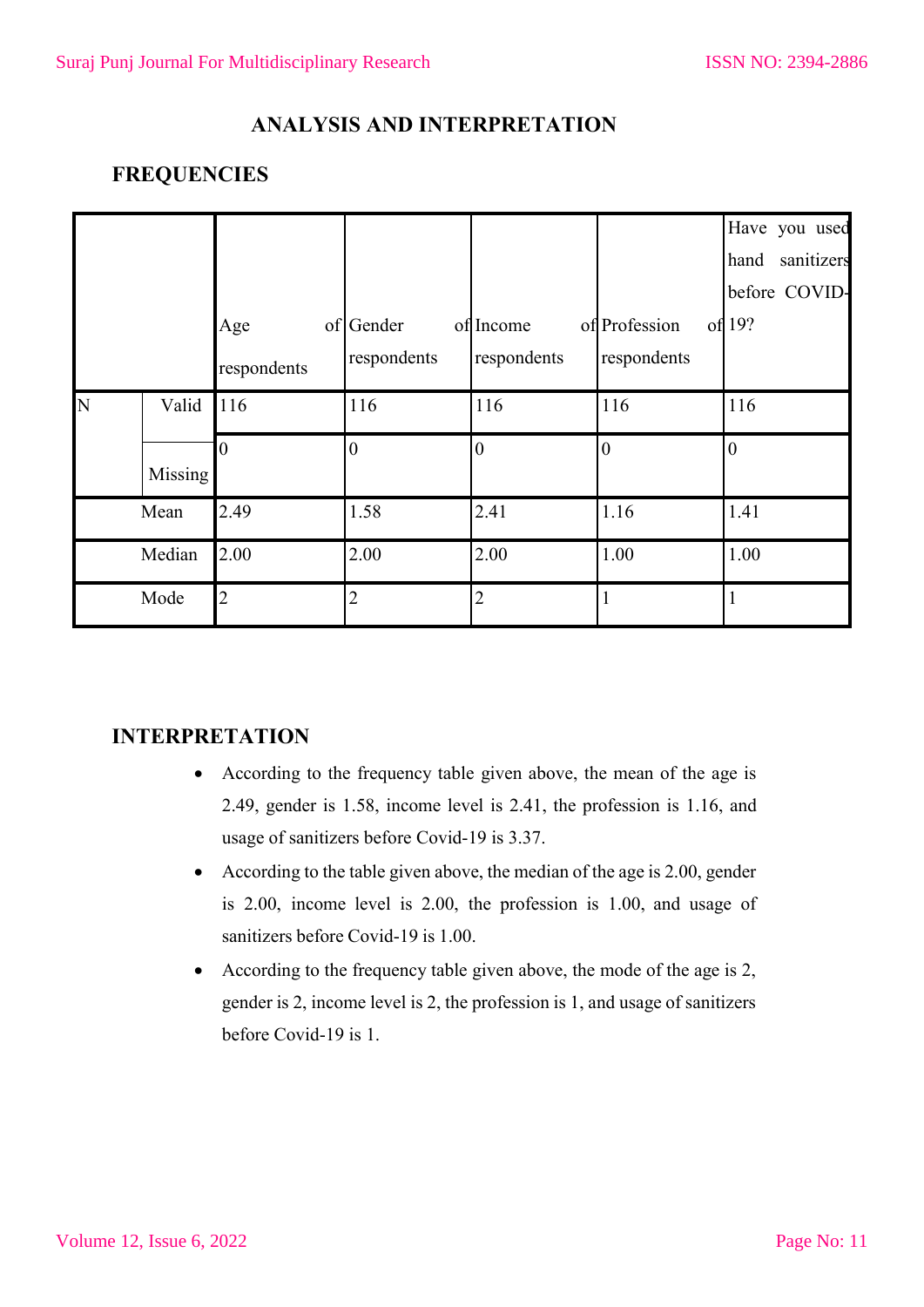## **T-TEST:**

A t-test is an inferential method for determining if there is a significant difference between the means of two groups that are connected in some way. A t-test is a type of hypothesis test that is used to determine whether or not a population-based hypothesis is true.

**H**1: There is no significant difference between the gender of the respondents with the view that the Covid-19 spread can be interrupted by using hand sanitizers.

T-TEST results are as follows:

| Levene's Test for<br>Equality of<br>Variances                                                 |                           |      | t-test for Equality of Means |        |            |                     |                           |                          |                                                           |       |
|-----------------------------------------------------------------------------------------------|---------------------------|------|------------------------------|--------|------------|---------------------|---------------------------|--------------------------|-----------------------------------------------------------|-------|
|                                                                                               |                           | F    | Sig.                         | $\top$ | df         | Sig. (2-<br>tailed) | Mean<br><b>Difference</b> | Std. Error<br>Difference | 95%<br>Confidence<br>Interval of the<br><b>Difference</b> |       |
|                                                                                               |                           |      |                              |        |            |                     |                           |                          | Lower                                                     | Upper |
| Do you agree<br>to the view that variances<br>the COVID-19<br>spread can be<br>interrupted by | Equal<br>assumed<br>Equal | .209 | .648                         | .416   | 114        | .678                | .060                      | .145                     | $-227$                                                    | .347  |
| using hand<br>sanitizers?                                                                     | variances not<br>assumed  |      |                              |        | .409 96.01 | .684                | .060                      | .148                     | $-233$                                                    | .353  |

#### **Independent Samples Test**

## **INTERPRETATION:**

From the above table, the significance is 0.648 which is more than 0.05. As a result, there is no significant difference in how male and female respondents feel about the notion that hand sanitizers help stop the Covid-19 spread.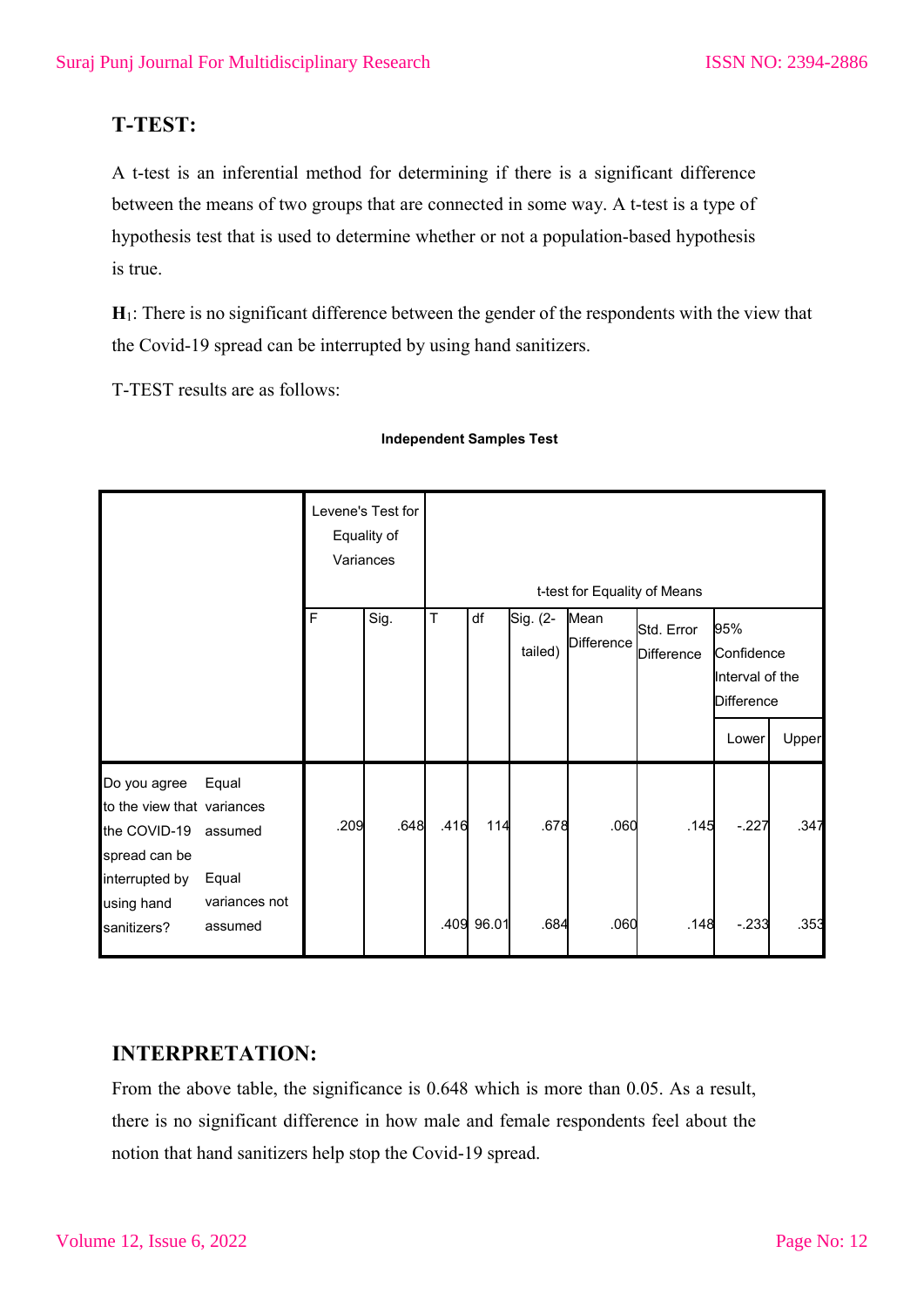## **ONE-WAY ANOVA:**

The one-way analysis of variance (ANOVA) is performed to check if there are any statistically significant differences between the means of three or more unrelated independent variables. The one-way ANOVA looks at the means of the groups you're interested in to determine whether any of them are statistically significantly different.

**H**2: There is no significant difference between the income level of the respondents and the people's opinion whether they feel sanitizers can prevent covid-19 or not.

|                       | Sum of Squares | df  | Mean<br>Square | $\boldsymbol{\mathrm{F}}$ | Sig. |
|-----------------------|----------------|-----|----------------|---------------------------|------|
| <b>Between Groups</b> | 1.989          |     | .663           | 1.028                     | .383 |
| <b>Within Groups</b>  | 72.253         | 112 | .645           |                           |      |
| Total                 | 74.241         | 115 |                |                           |      |

### **ANOVA**

## **THE ABOVE TABLE SHOWS THE ONE WAY ANOVA OF THE RESEARCH**

## **INTERPRETATION:**

The significance of using sanitizers to prevent Covid -19 is 0.383, which is greater than 0.05, as seen in the table above. As a result, there is no correlation between income and value for money.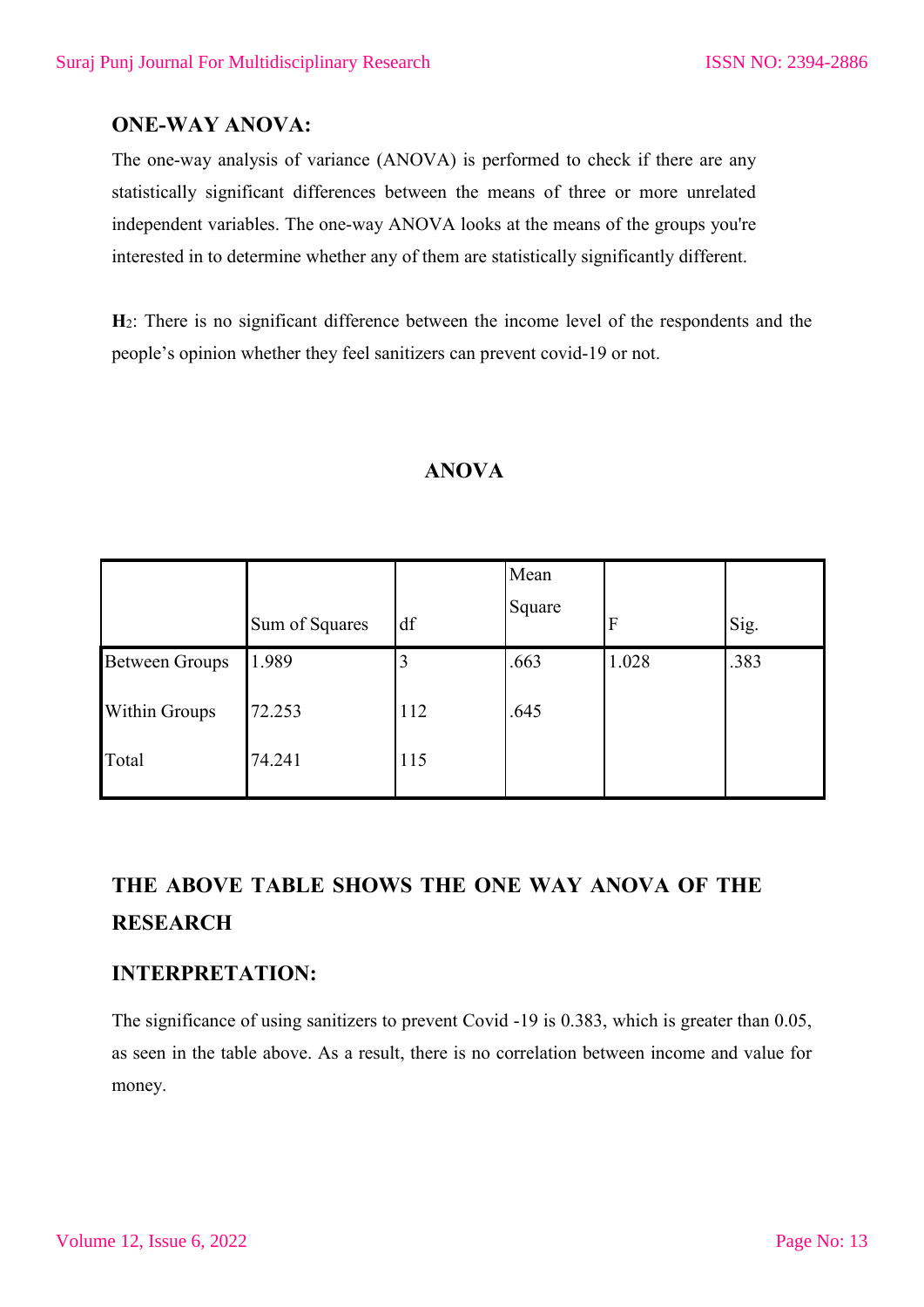## **REGRESSION:**

Simple linear regression is a statistical approach for describing and investigating relationships between two continuous (quantitative) variables:

- $\blacktriangle$  The predictor, explanatory, or independent variable is designated by the letter x.
- $\blacktriangle$  The response, result, or dependent variable is the other variable, labelled y.

**H**3: One's perception towards hand sanitizers can predict the usage of hand sanitizers.

#### **Model Summary**

|       |                |          |                   | Std.     | Error | of | the |
|-------|----------------|----------|-------------------|----------|-------|----|-----|
| Model | R              | R Square | Adjusted R Square | Estimate |       |    |     |
|       | $.252^{\rm a}$ | .063     | .055              | .781     |       |    |     |

## **ANOVA**

| Model |            | Sum of Squares df |     | Mean Square | $\mathbf{F}$ | Sig.              |
|-------|------------|-------------------|-----|-------------|--------------|-------------------|
|       | Regression | 4.704             |     | 4.704       | 7.713        | .006 <sup>a</sup> |
|       | Residual   | 69.537            | 114 | .610        |              |                   |
|       | Total      | 74.241            | 115 |             |              |                   |

# **THE ABOVE TABLE SHOWS THE REGRESSION OF THE RESEARCH**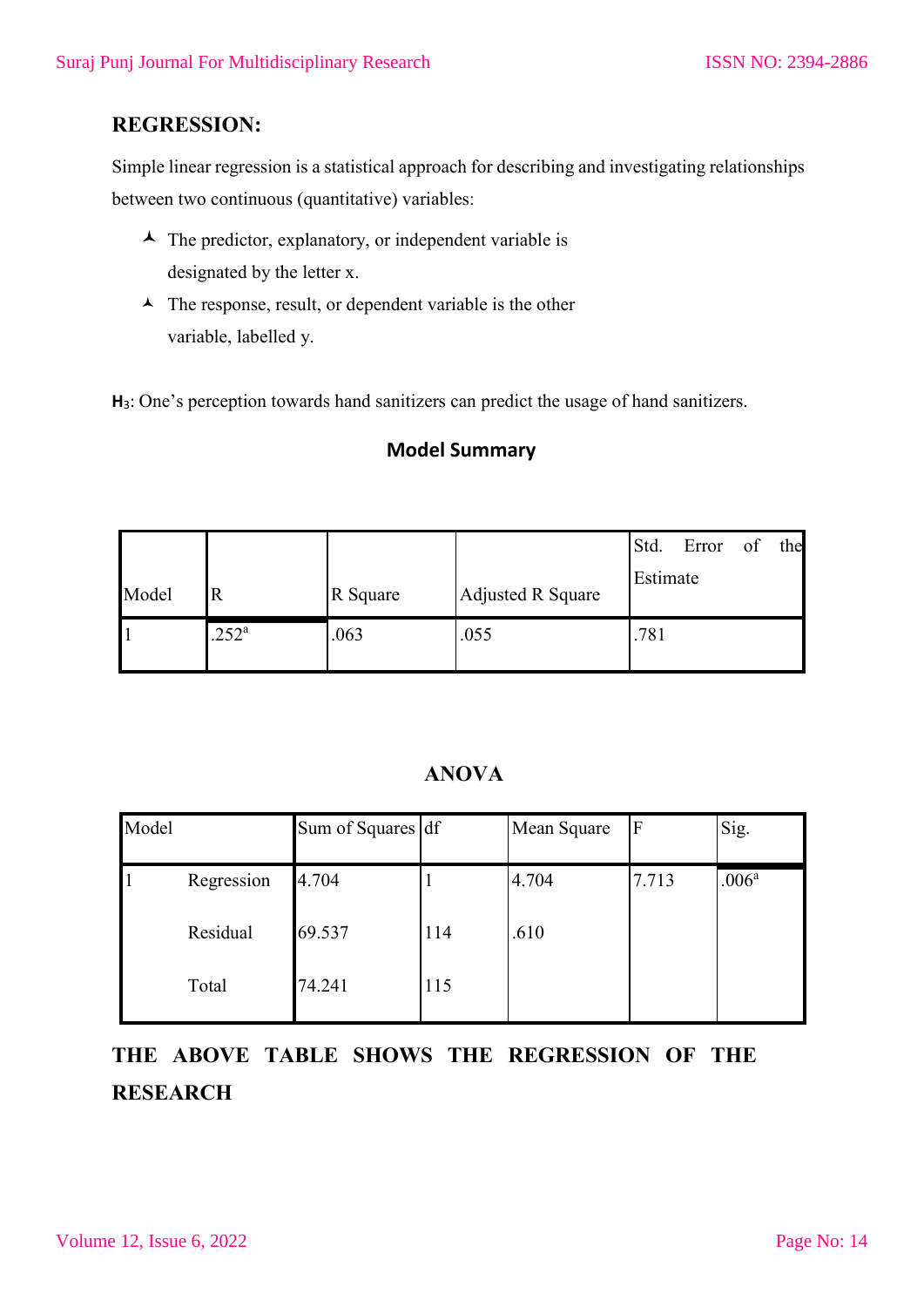#### **INTERPRETATION:**

The  $\mathbb{R}^2$  value is 0.063, and the corrected  $\mathbb{R}^2$  value is 0.055, according to the table above. Only 6.3 percent of the model can be predicted. As a result, the model is unsuitable. That is, one's feelings towards hand sanitizers have no bearing on how they are used. Despite the fact that the significant value is 0.006, it is less than 0.05, indicating that there is a link between the variable's view of hand sanitizers and their use.

#### **FINDINGS**

- $\triangleright$  The majority of responders use hand sanitizers once per hour daily basis.
- $\triangleright$  The majority of respondents purchase hand sanitizers based on their brand name.
- $\triangleright$  The majority of people believe that hand sanitizers are not detrimental to their skin.
- $\triangleright$  Rather than sanitizers, 44 percent of respondents believe that wearing masks protects individuals.
- $\triangleright$  Pocket sanitizers are preferred by a large majority of responders (67%) because they are easy to carry.

#### **SUGGESTIONS**

- Parents and instructors should teach their children about the need for hand sanitizers and encourage them to use them frequently to maintain their cleanliness and safety.
- Manufacturers can create extra skin-friendly hand sanitizers with a specific focus on youngsters.
- Manufacturers can create more inventive sanitizer dispensers for use in business spaces.
- $\hat{\mathbf{v}}$  The use of hand sanitizers has decreased since the third wave, and if the government can make it mandatory in public places, people's personal hygiene in India will improve.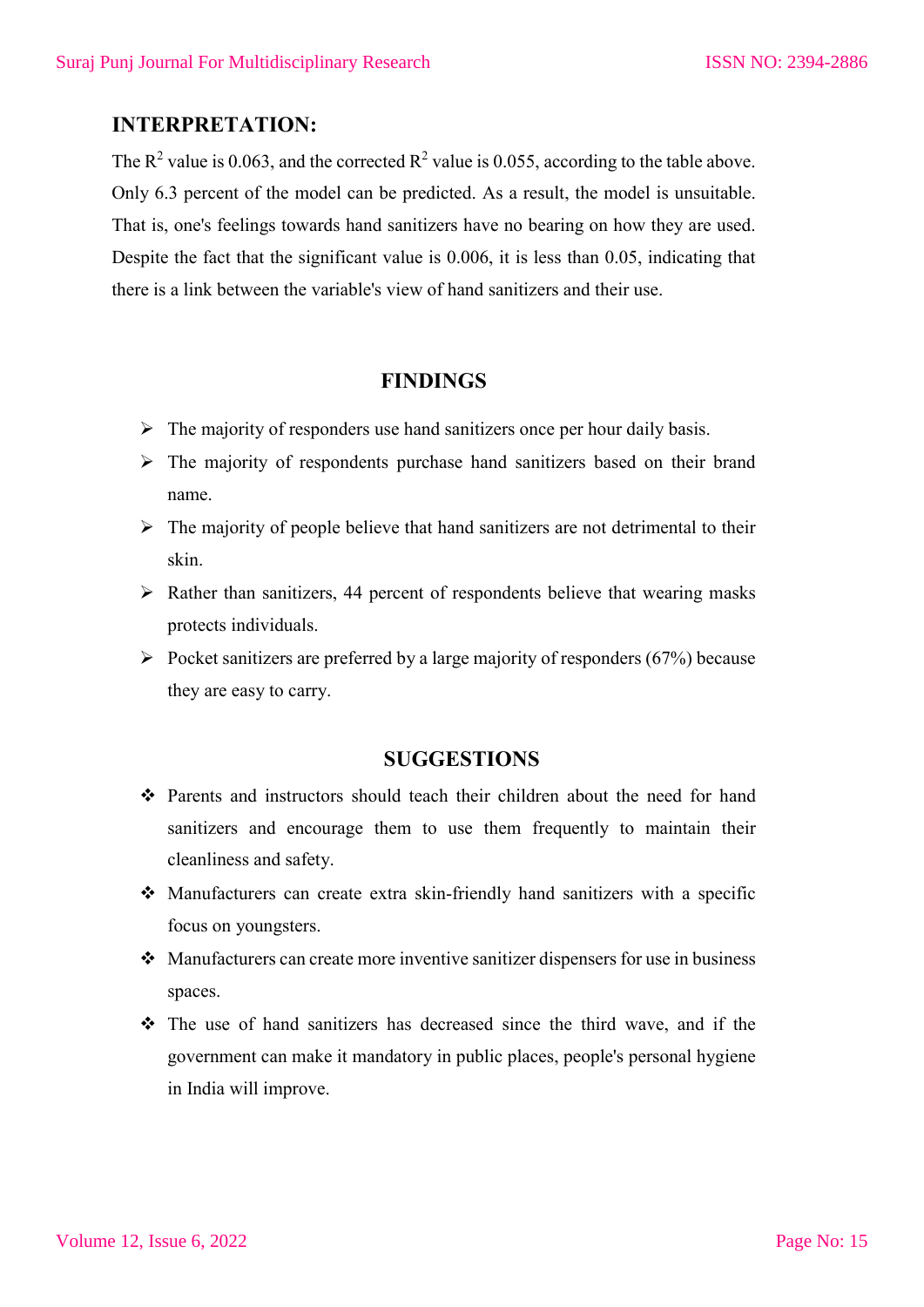$\cdot \cdot$  The government can also take the initiative to start new sanitizer manufacturing units or acquire existing ones to reassure consumers who have misgivings about hand sanitizers.

#### **CONCLUSION**

This research is based on customer perceptions of hand sanitizers. Hand sanitizers are antiseptics and disinfectants that are used to destroy germs (pathogens) such viruses, fungi, and bacteria. The purpose of this study is to learn about consumers' preferences for hand sanitizers as well as doctors' perspectives on the importance of utilizing hand sanitizers. Simple percentage, Frequency, T-Test, ANOVA, and Regression are the data analysis techniques employed in the study. The majority of responders purchase hand sanitizers based on the brand name. Manufacturers can create extra skin-friendly sanitizers with a specific focus on youngsters. After the third wave, the use of hand sanitizers has declined; if the government can make it mandatory in public locations, this will improve the situation.

#### **REFERENCES**

- **U.S. Centers for Disease Control and Prevention Vessel Sanitation Program,**"OPRP—General Information on Hand Hygiene," information sheet (July 2009),accessed March 9, 2015.
- **Ellis-Caleo and Burstein (2017),** Ingestion or dermal contact with ethanol-based hand sanitizer is associated with minimal systematic toxicity. (The Elsevier Public Health Emergency Collection)
- **World Health Organization (WHO) (2020),** Alcohol-based hand sanitizers are mainly made up of ethanol, isopropyl alcohols, and hydrogen peroxidesin different combinations. (The Hindu)
- **Pallavi Singh (2020),** COVID-19 is a new illness and a big threat to global health. No specific antiviral agents are available for its treatment. (The IndianExpress.)

#### **Web Site:**

https://www.ncbi.nlm.nih.gov/pmc/articles/PMC7320712/#bb0150